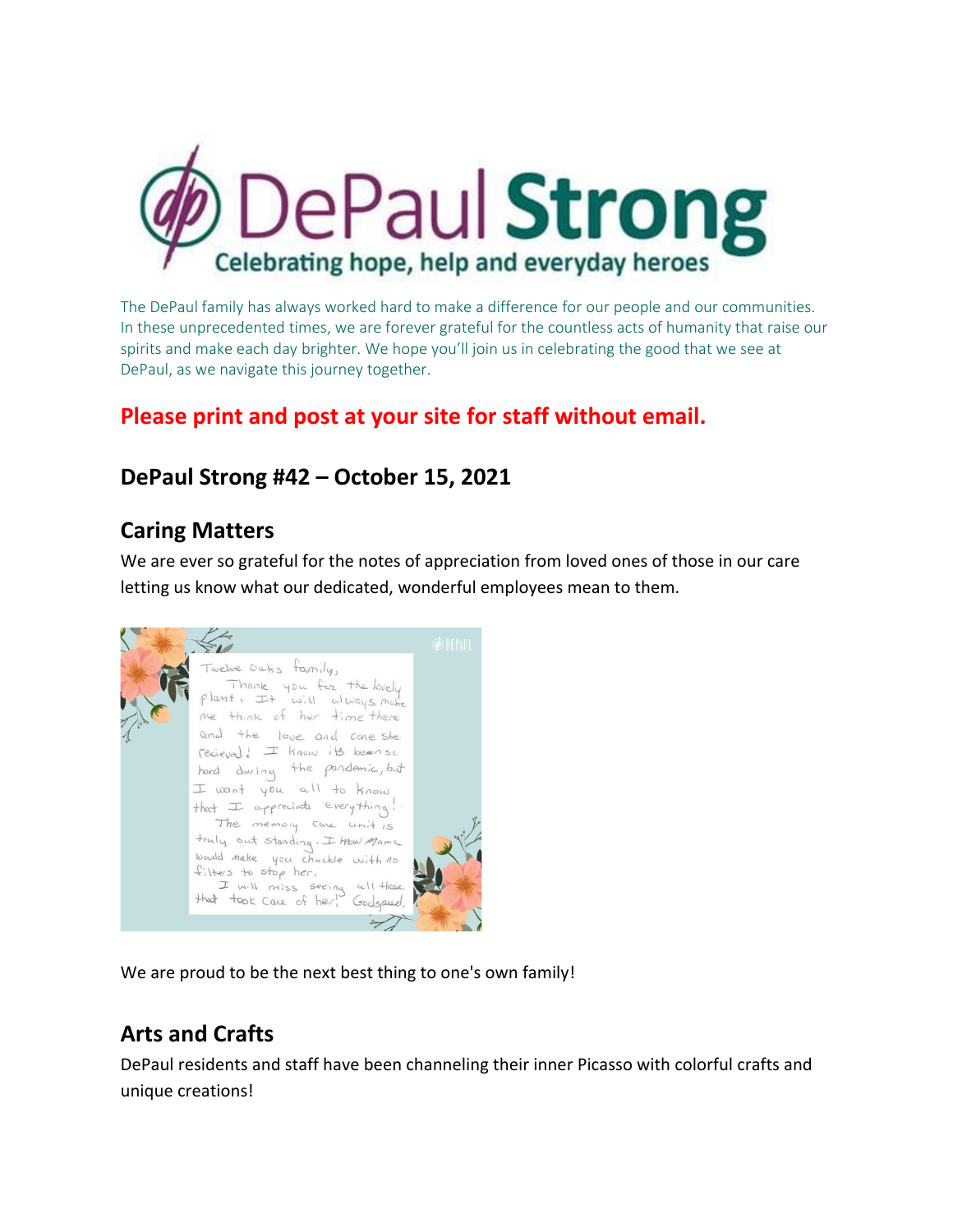

Pictured top row, left to right, are seasonal ceramics at La Rosa Villas in LeRoy, New York, a pearl necklace craft completed at DePaul's Neighborhood of the Arts Apartments and Rochester View Apartments in Rochester, New York along with help from the Recreation Department, and knuckle pumpkin paintings at Twelve Oaks in Mt. Airy, North Carolina.

Pictured bottom row, left to right, are craft projects at Pee Dee Gardens in Florence, South Carolina including acorn door hangings, stringing popcorn to feed the birds, rock painting and fabulous rings made with sparkly pipe cleaners.

### **Outdoor Fun**

DePaul residents are soaking up the waning days of warmth and sun with plenty of outdoor fun.

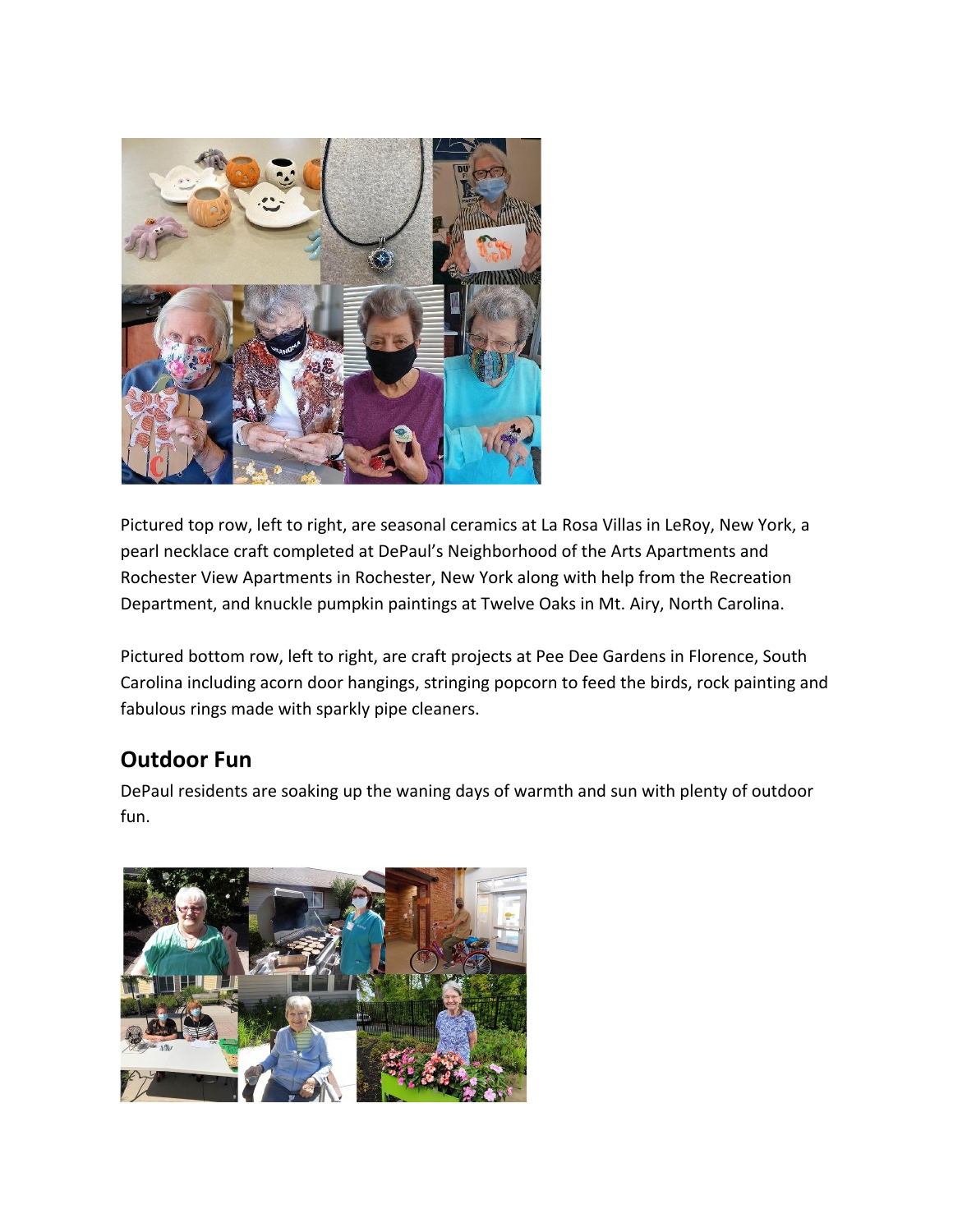Pictured top row, left to right, residents and staff of Heritage Manor of Lockport in Lockport, New York enjoy a cookout in the courtyard, while a resident of the Knitting Mill Apartments in Perry, New York returns from a ride on one of the community's bicycles.

Pictured bottom row, left to right, staff at the Trolley Station Apartments in Canandaigua, New York lead residents in a game of Bingo, while residents bask in the sun and admire colorful flowers on the patio of Wheatfield Commons in North Tonawanda, New York.

## **Comfort Foods**

From food holidays to comfort foods, there are plenty of ways to savor the flavors across the agency!



Pictured left to right, a resident gets breakfast on the go with a walking taco at the Trolley Station Apartments in Canandaigua, New York, a resident of Twelve Oaks in Mt. Airy, North Carolina gets ready to enjoy some cotton candy, while a resident of Wheatfield Commons in North Tonawanda, New York prepares spiced apple cake.

### **Out and About**

DePaul seniors are having a grand old time getting out on the town!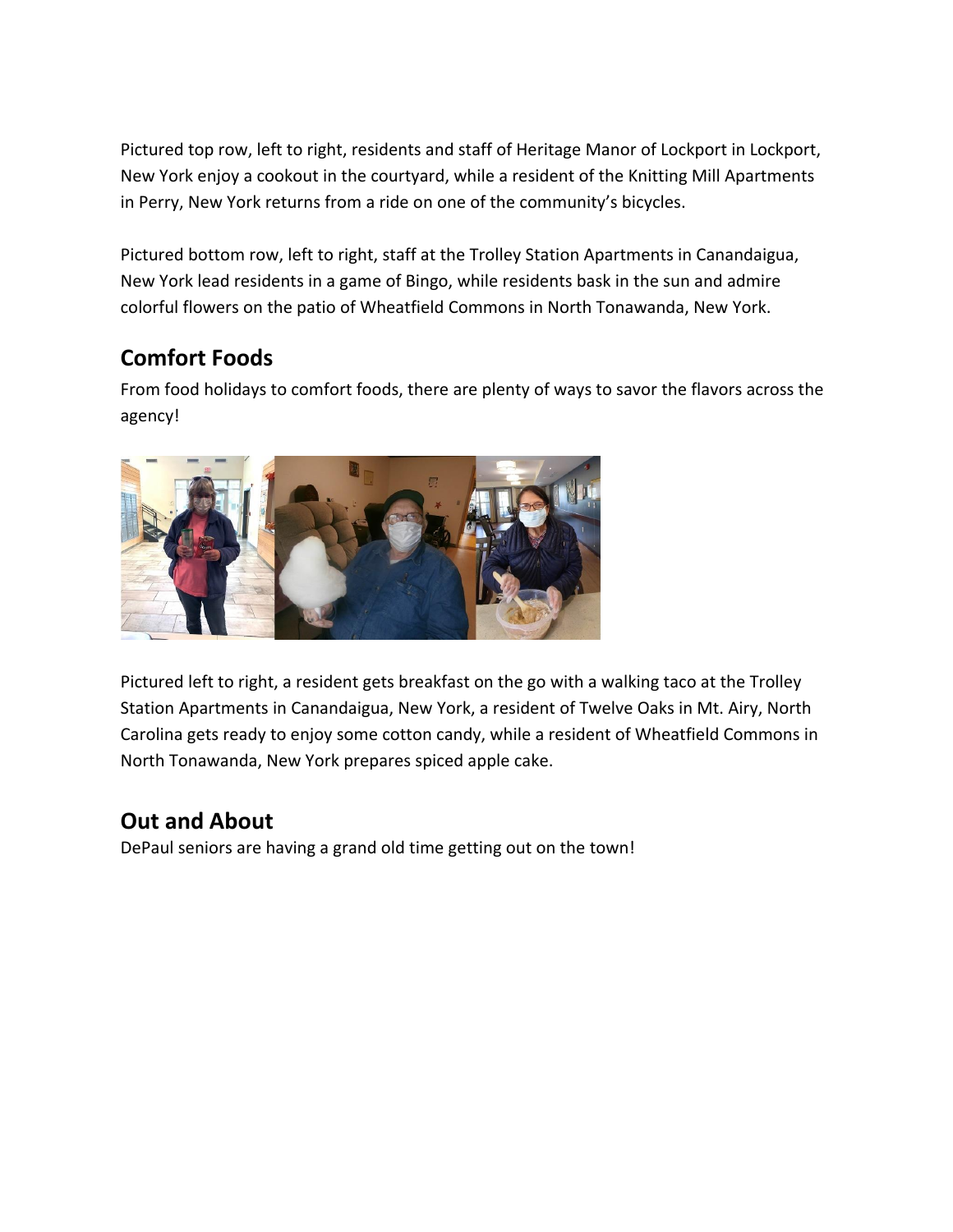

Pictured clockwise, seniors of Pee Dee Gardens browsed the Fall Flower Show at the market in Florence, South Carolina, while residents of Wheatfield Commons take in the sights at the Lewiston Antique Mall, the Sanborn Lewiston Farm Museum and the Niagara Aerospace Museum.

### **Giving Back**

While DePaul has been the recipient of much generosity and kindness, giving is a two-way street!



In honor of National Assisted Living Week, residents and families at Pee Dee Gardens in Florence, South Carolina collected a van full of donations for Harvest Hope Food Bank and The Humane Society.